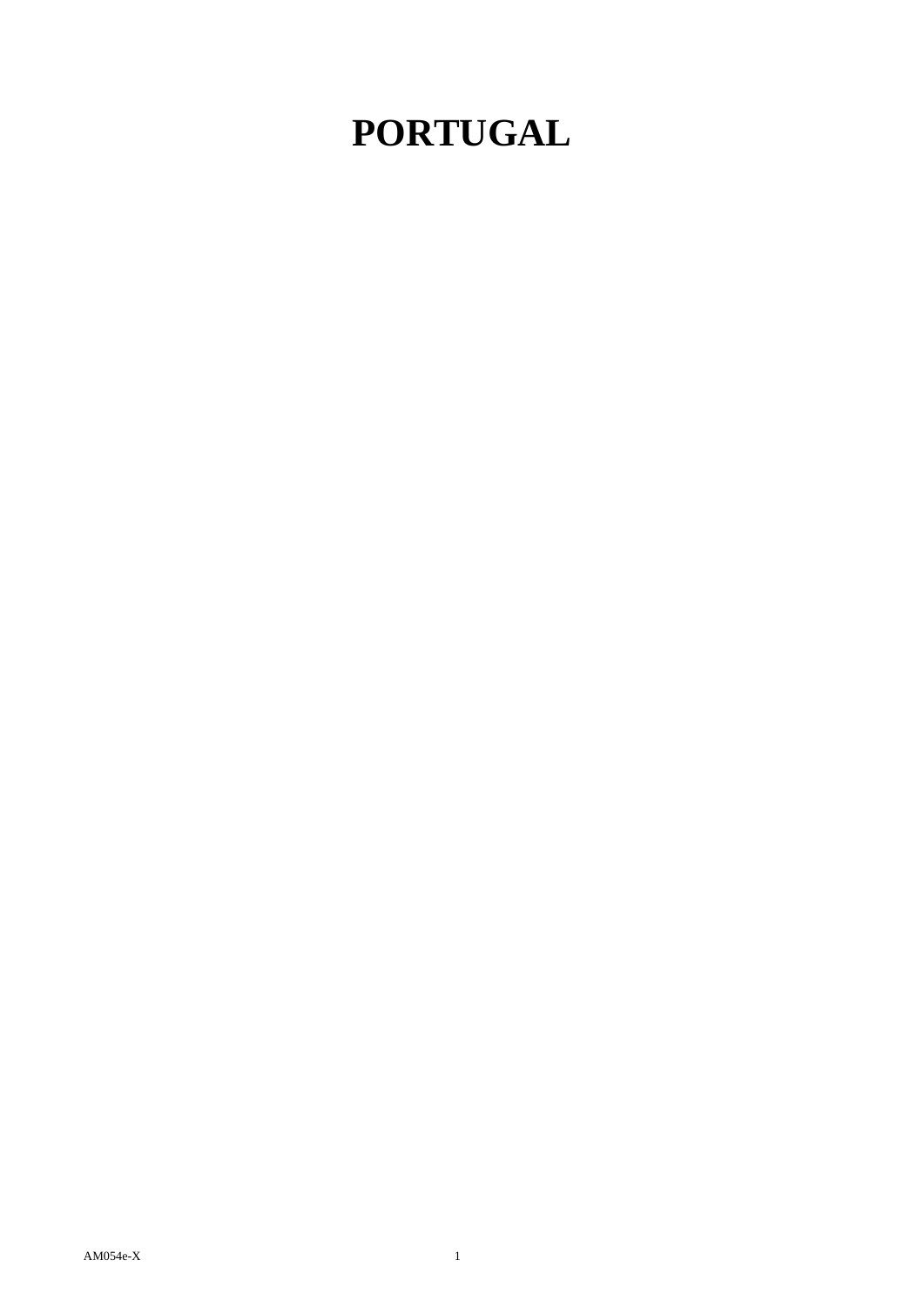## **EBRD Annual Meeting 2020**

## **Written statement by the Alternate Governor for Portugal,**

## **Mr. José Carlos Azevedo Pereira, Director-General of the Office for Economic Policy and International Affairs (GPEARI) of the Ministry of Finance, Portugal**

Distinguished Governors,

Mr Acting President

It is with pleasure that we take the opportunity to convene at this meeting to take stock of work accomplished by the EBRD during last year, and to provide guidance on its next 5-year strategy.

First, I would like to show our appreciation to the Bank's management, and its staff, for the effort on delivering on our commonly agreed agenda during 2019, which already seems like a very distant past. These were outstanding results, that allowed us to enter the crisis in a very robust position.

Allow me also to include in this appreciation the contribution made by Sir Suma Chakrabarti, during his 8 years as President, and of course, a word of gratitude for the leadership role that you, Mr. Acting President, have been providing.

We are now in unchartered territory, as this pandemic has hit the world in unimaginable ways. The challenges ahead of us in the coming years are, without a doubt, some of the greatest we have ever faced, and will require a response like no other we have seen before. We express our gratitude for the work being done during the complex and uncertain times caused by the Covid 19 Pandemic, and call on the Bank to continue to pursue its mandate, while maintaing its status as a solid and reliable institution.

Although we appreciate, and welcome the solidarity package, and how EBRD acted swiftly, as part of the global MDB system to face this additional challenge (which comes on top of other, more persistent and long-term challenges), we hope that the Bank can adapt to these new times and provide the solutions the countries of operation need. Indeed, as nationalist movements are on the rise, democracy is at stake in many countries, and governments have limited space to respond to the sanitary, social and economic crisis brought about by the virus, EBRD must act as a promotor of inclusiveness and cooperation. Only with sustainable and inclusive growth, that brings about equality and prosperity, we will be able to fight the dark times ahead of us, and EBRD, together with the other multilateral financial institutions, is a key piece in this effort.

We are glad to support the proposed Strategic and Capital Framework for 2021-2025. We believe it is a comprehensive document that does a good job of communicating what the EBRD does, and what it will aim to do. We hope that EBRD will be able to deploy its business model, with a particular emphasis in green transition and equity, which we believe will be much needed in the years of recovery ahead of us.

EBRD's mission is essential at a time when, more and more, governments are again needed to intervene directly in the economy. How they will succeed will be a direct consequence of important lessons on economic governance, an area where the EBRD is a trusted partner.

We also appreciate that the SCF puts the EBRD even more in track for becoming, more and more, an impact driven bank, measured by tangible results achieved.

As many of you are aware, Portugal will chair the Portuguese Presidency of the UE during the first semester of 2021. Africa, as one of our top priorities in foreign policy, will have a center role in our Presidency of the EU in terms of international partnerships, in order to reinforce the relationship between the EU and Africa – a goal supported by the Commission.

We consider of paramount importance the role of investment and the private sector, and in that context, we plan to organize an Investment and Economic Forum in Lisbon, to gather European